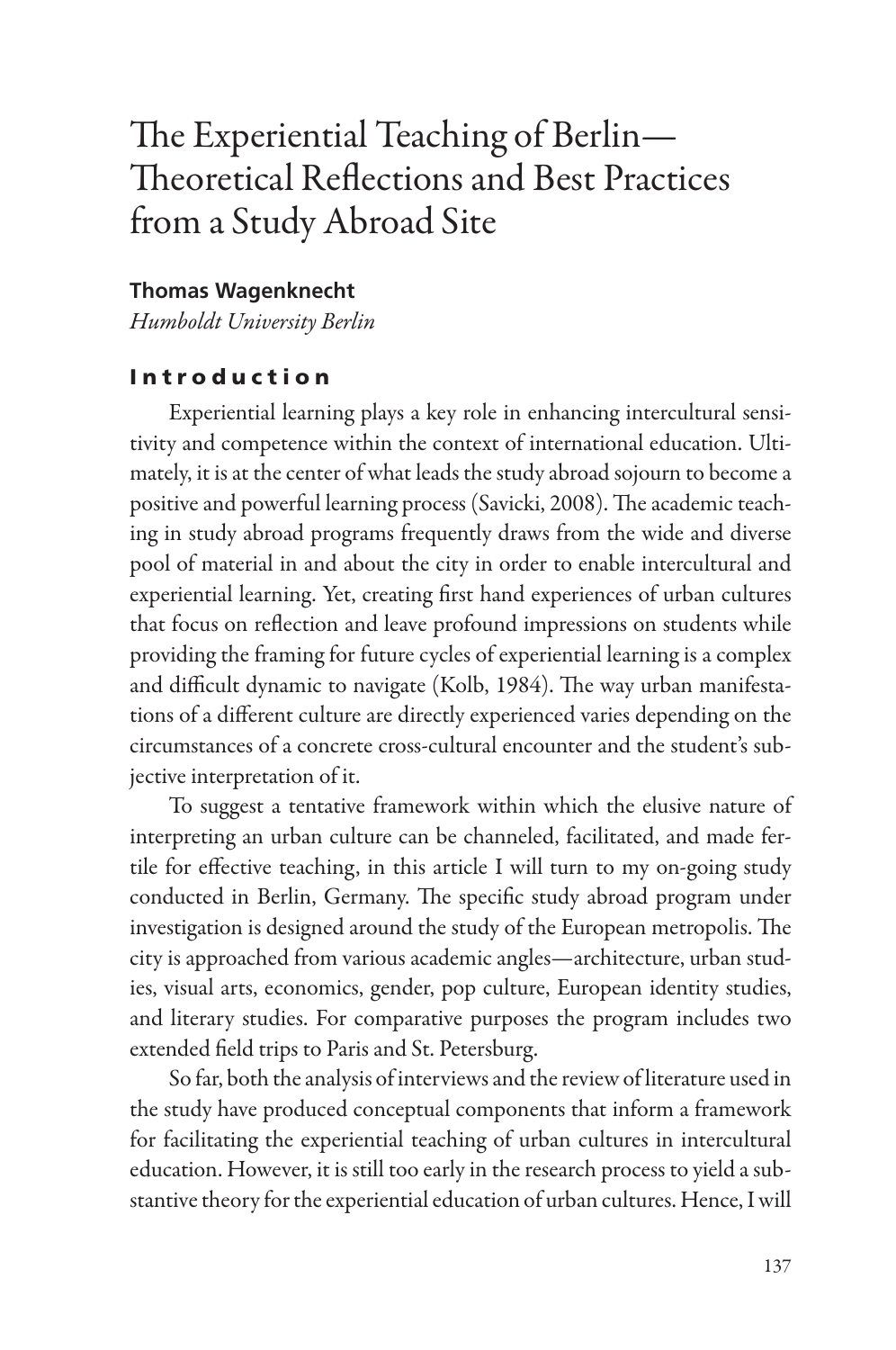focus this article on the role and considerations of teachers who approach urban cultures by creating episodes of experiential learning.

First, I will elaborate on experiential learning theory and the philosophy of experiential education as two concepts that highlight complex teacherstudent-environment reciprocities. Second, the discussion of an interview, read against other interviews and the theory of experiential learning, will demonstrate the challenges of designing and conducting experiential learn ing situations. The ensuing discussion of best practices in mediating urban cultures will validate the city's capacity for experiential learning and reveal solutions for the intercultural hurdles involved in teaching "experientially." Ultimately, I will argue that more effort is required to close the gap between the theoretical and practical considerations of the experiential teaching of urban cultures in order to safeguard positive learning outcomes and increase the efficiency of teaching and learning in study abroad courses.

#### From Experiential Learning to an **Experiential Education in the City**

In his theory of experiential learning, Kolb defines learning as "the process whereby knowledge is created through the transformation of experience" (Kolb 1984, p.41). The model of the experiential learning cycle demonstrates a way in which one can grasp experience and, from it, structure a learning process. The model's appeal lies in its applicability to various circumstances ranging from Kolb's own classification of different learning styles, wherein the four nodes of the model — concrete experience, reflective observation, abstract conceptualization and active experimentation — are deconstructed, to Savicki's adaptation, in which he suggests interventions international educators can use to intervene in the cycle in an attempt to foster intercultural competence (Kolb, 2000; Savicki, 2008). Another appeal and, at the same time, essential connection to intercultural learning can be found in the learner's emotional investment in dealing with experiences (Cushner, 2004). With its focus on the learner's cognitive and emotional processes in actively engaging with present experiences and reflecting on them, the experiential learning cycle model can be complemented with Itin's transactional model of experiential education (Itin, 1999). To the changes in the learner based on direct experience, this model adds the transactions among teachers, learners, and the learning environment in which experiences are initi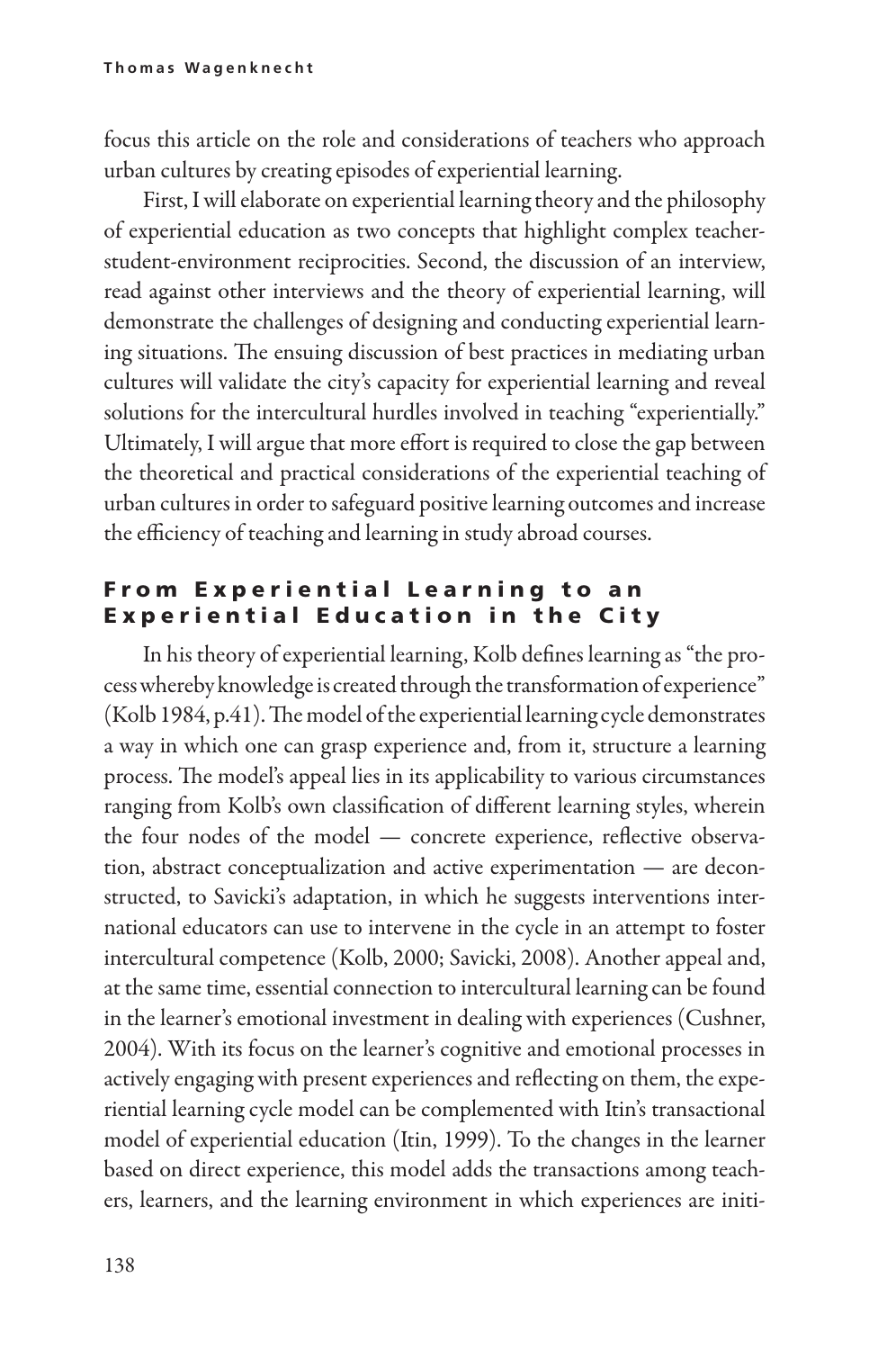ated and facilitated. Its underpinning philosophy of experiential education, which also provides a way of thinking about the study abroad experience per se, is based on

... carefully chosen experiences supported by reflection, critical analysis, and synthesis, [which] are structured to require the learner to take initiative, make decisions, and be accountable for the results through actively posing questions, investigating, experimenting, being curious, solving problems, assuming responsibility, being creative, constructing meaning and integrating previously developed knowledge. Learners are engaged intellectually, emotionally, socially, politically, spiritually, and physically in an uncertain environment where the learner may experience success, failure, adventure, and risk taking. (Itin, p.93)

This definition raises a central question; how can teachers deploy experiences to mediate between the city, which is the learning object as well as the environment, and students from a different cultural background? In order to approach this question, it is worthwhile to contemplate the dispositions the actors involved in the process of teaching/learning about the city bring to the table and how the complexity of the relationship among teacher, student, and urban manifestations is augmented by the intercultural dynamics at work. The following remarks are informed by what teachers in the study abroad program in Berlin articulated about the subject matter, and by my own experience of teaching and working with study abroad students.

## Teaching/Learning About the City from a Teacher's/Learner's Perspective

Teachers' dispositions can be constructed from their personal and professional understanding of study abroad students and the subject of the city, the kind of role for themselves they infer from their understanding of students, and the kind of approach to teaching they derive from their understand ing of the city. Various educational philosophies have proposed that the role of the teacher transcends that of the presenters and instructors. Thus, the teaching role should be thought of plurally in the sense that teachers assume specific functions depending on the given dynamic of a teaching/learning situation. Yet, it is not only the situational demands that favor certain roles over others. In light of the students' different cultural backgrounds, teachers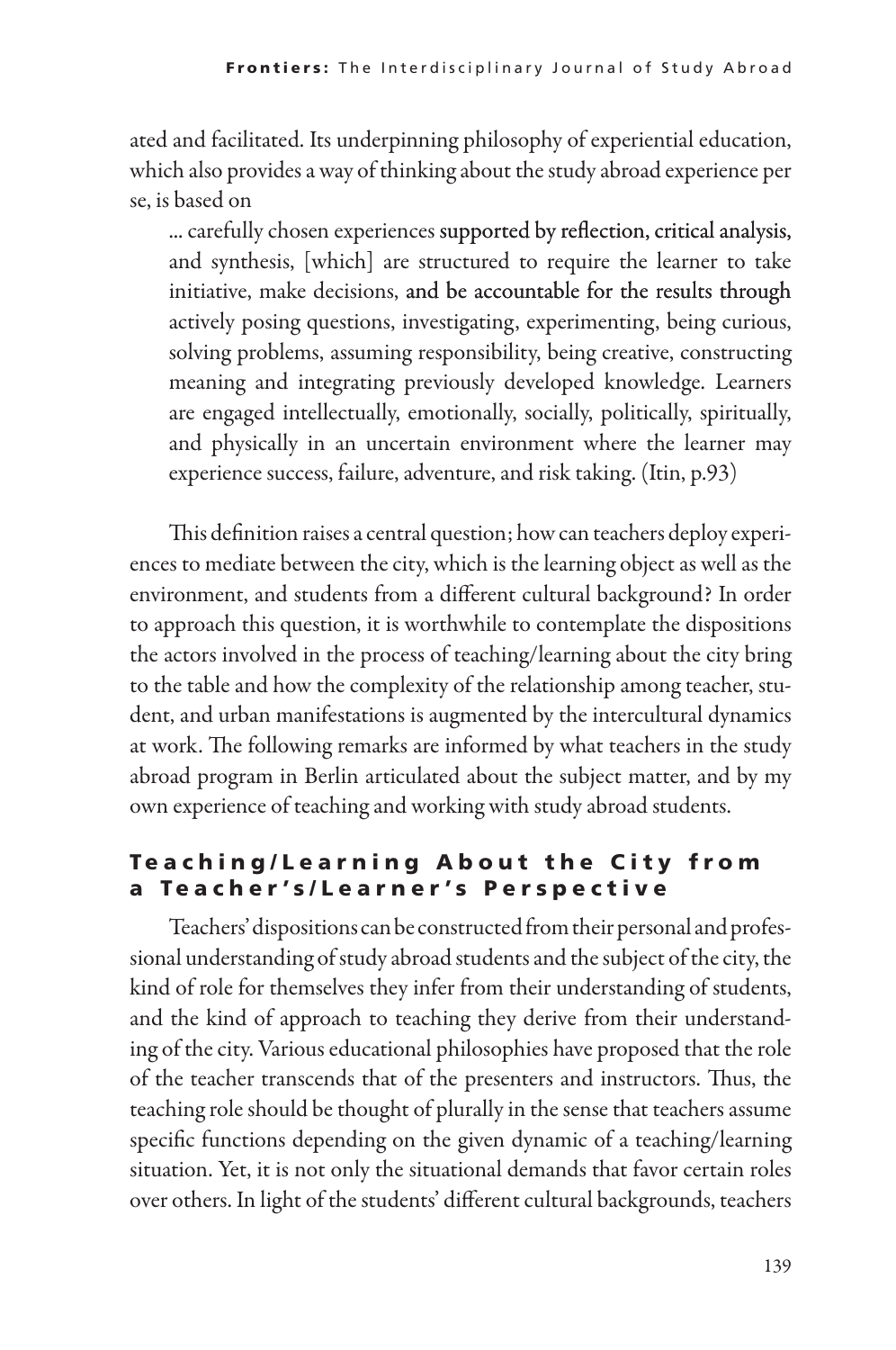should adapt their pedagogical considerations to different target groups. Further, the city's manifestations, in particular the meanings and symbol isms they yield, and the interpretation of these by students, may be informed by a different understanding of cities than the teacher's, or, depending on the student's home environment, informed only by vague notions of the city. This dynamic means that in study abroad, effort may be required to facilitate the use of the city as a site of experiential learning. Examples of such efforts are teachers conducting topically focused walking tours or becoming facilitators between study abroad students and cultural protagonists of the city, thereby providing richer and more authentic learning environments.

As for a teacher's approach toward the city, much depends on the teacher's academic training and how the teacher's discipline conceptualizes cit ies. The variety of academic disciplines yields an array of perspectives on the essence of cities as well as how to employ an intelligible schema to make sense of "the human jungle." Whether a teacher is interested in the form and space of the city, its mores and habits, or the consumption and means of cultural production of its protagonists, the disciplinary focus determines if this teacher will be inspired solely by Weber, Weber and Benjamin or, Benjamin, Lefebvre, Simmel and Weber all together (Parker, 2004). In any case, the choice of approach has an effect on the applicability of experiential teach ing. Approaching the city with a focus on its visual cultures, for example, provides more immediate potential for practices of experiential teaching than looking at the city through literature and film, where the engagement between students and the city is overlaid by fictional "texts."

The study abroad student's perspective on the host city can be framed along the coordinates of prior city savvy and knowledge, specific expectations of living and studying in the host city, and engagement with the city's manifold cultural offerings. The host city's novelty and uniqueness stir an excitement which often leads to experiences being much more profound and intriguing, both in terms of leisure and academic engagement. Whether a student notices the lack of public drinking fountains, starts to solely rely on public transportation, or uses bike lanes; whether he or she travels extensively through Europe or observes the new inhabitants of a recently gentrified neighborhood, the city as the site of study abroad provides almost limitless opportunities to engage with it in various ways, to experience it and to cultivate a better understanding of it. Out of the multitude of experiences that stu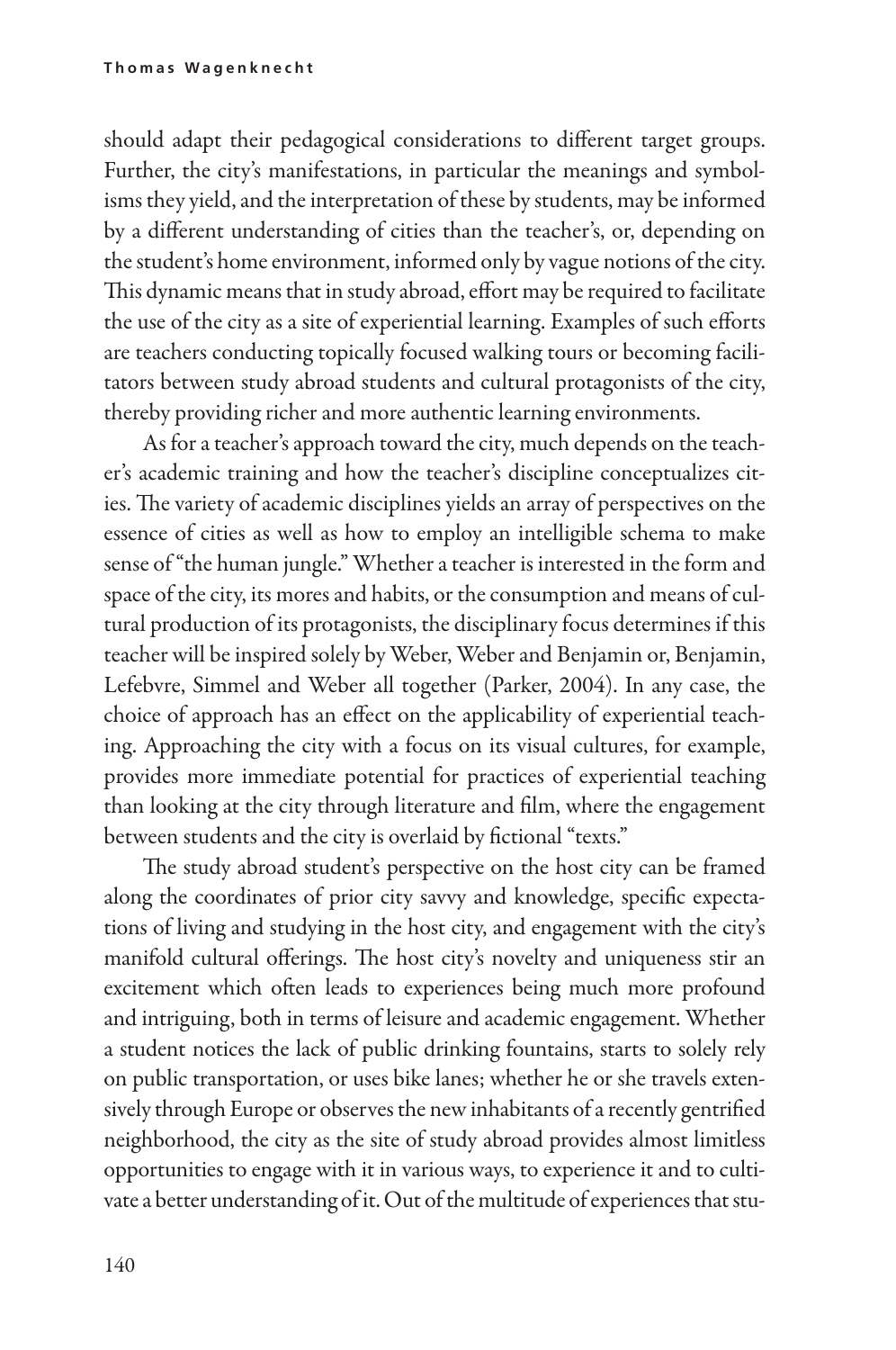dents are confronted with by cities and their populations, it is the experiences that do not correlate with prior knowledge that require the student to invest a heightened effort in observing, reflecting, analyzing and synthesizing. It is in this context especially, that aspects of experiential learning can be applied to studying the city's manifestations and meanings on an academic level.

## Reflections of a Visual Urban Cultures Teacher

My remarks will primarily relate to an interview conducted on April 29, 2009 with a professor teaching a course on visual cultures and the urban landscape. Out of the classes offered in the study abroad program at hand, the subject and methodology of this course in particular opened up many opportunities for experiential teaching. The interviewee's comments will disclose further thought on the implications of experiential education in the city. The one-hour interview was conducted in the form of an expert interview, i.e. it was focused on the interviewee's professional reflections on experiential education, and assumed the truth value of his comments (Helfferich, 2009). The interview was conducted in German but the passages cited in this article have been translated into English. The main points raised from the interview analysis will be put into perspective with the responses of other interviewees and then checked against the implications of the models of experiential learning and experiential education.

The interview was structured to illuminate three research questions. First, I was interested in the interviewee's approach to experiential education and the way he understands how his role and his subject might cater to situations of experiential learning. Second, I wanted to tap into his reflections on how to manage the relationship between academic quality and experiential learning, and third, I wanted to learn about best practices for experiential learning and how to address intercultural hurdles that emerged in the course of teaching.

# Initiating Experiential Teaching

The visual cultures course follows an interdisciplinary approach to Berlin as a European city whose physical appearance carries the marks of many historical, and often ideologically antagonistic, political, architectural, artistic, and aesthetic periods. The course attempts to elaborate on the interdependencies between the various modes of human thought and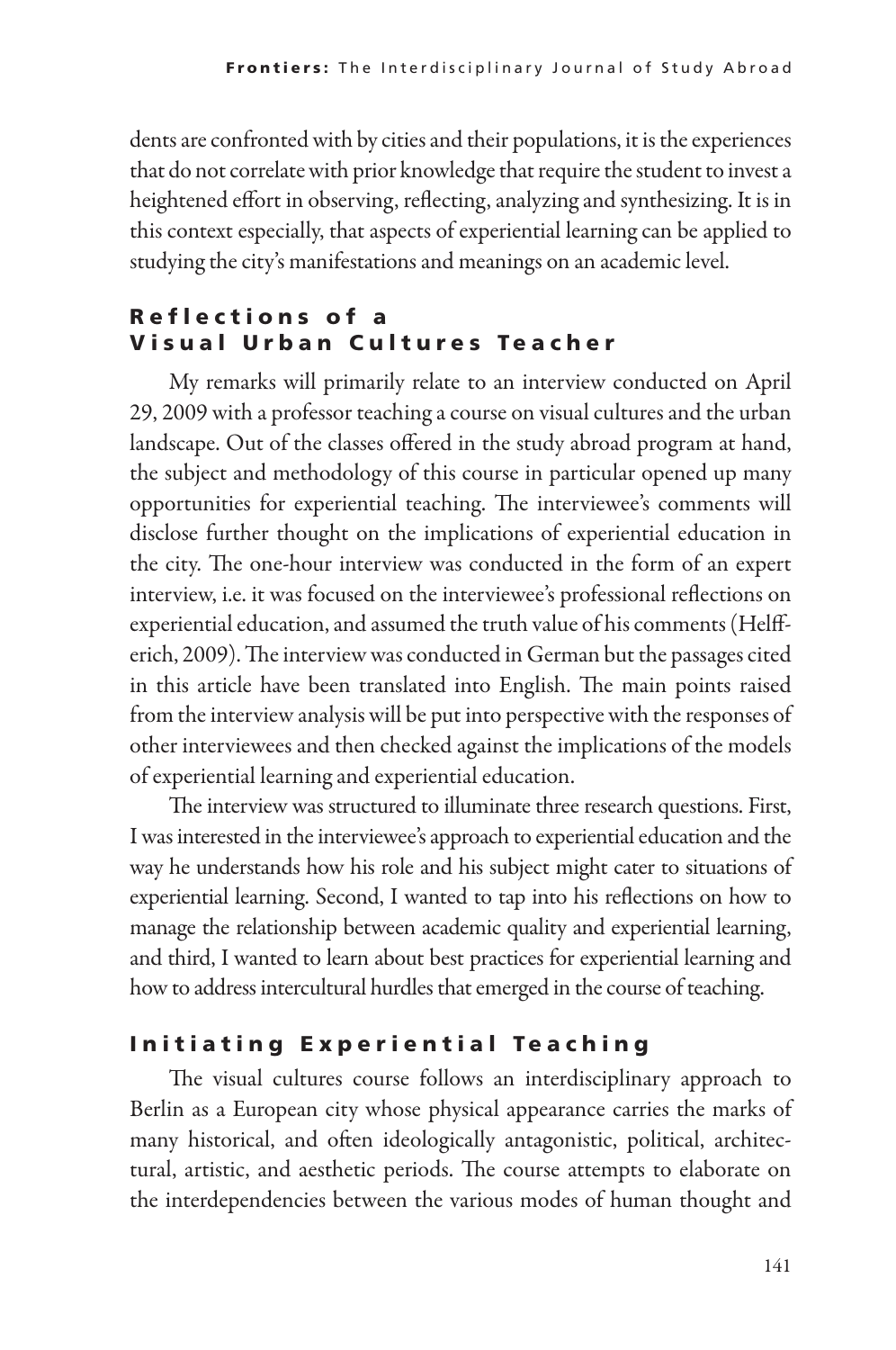activity, and their respective manifestations in the urban landscape. To do so the instructor makes ample use of site visits, city walks, and interviews with artists and local protagonists. While the interviewee did not explicitly refer to his teaching approach as experiential until I used the term, his remarks reveal an intuitive understanding of experiential education and its centrality as a pedagogical method for teaching the city. According to him, successful experiential teaching requires a number of preparations. Students need to understand that the teacher demands their active engagement with the city; the focus of the class supersedes conventional standards of in-class participation. This expectation resonates with that of other interviewed teachers and it concurs with Itin's observation of a general unfamiliarity of students with "being engaged in an educational process that involves their active engagement and participation" (Itin, p.97). Such increased engagement is reflected in the course requirements which call for a final independent project in which students choose one aspect of the city as discussed earlier in the semester for intensive focus. Of all assessed course activities, oral participation carries the greatest weight. Further, to avoid confusion about the demands the students will in the course face, the teacher communicates his expectations more thoroughly as follows:

...of course this is also a learning experience for me as the teacher. In the beginning, the students are very shy, reserved, and cautious. It must be made clear to them that it is not harmful to give wrong answers or to develop ideas which are not close to what will finally be established. One carefully approaches a subject and that creates learning processes. I do emphasize active participation in class which does not mean that I expect a fully-fledged and perfect presentation. I leave that for the final project where I give more time and demand a little more thought and perfection. But in class I want them to be more spontaneous and to take a risk once in a while. Of course, this needs to be prepared for. [...] It is for their own good not in order to please me or to satisfy my duty to grade them.

In this passage, the teacher characterizes the dynamic between himself and his students. He points to the necessity of setting the stage for experiential teaching and learning. This process of preparation and negotiation is a mutual and transactive learning process throughout the course and establishes a com-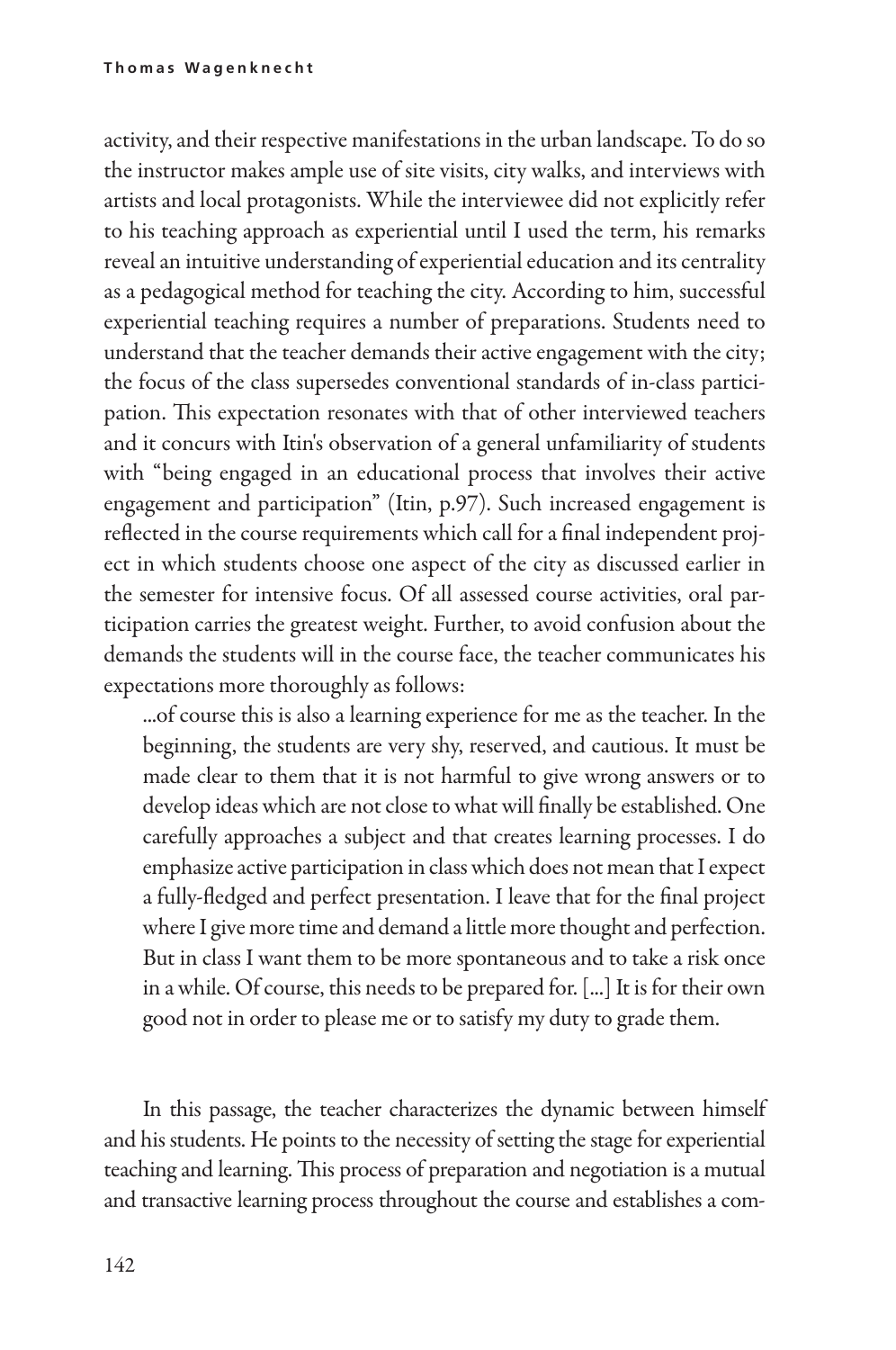mon ground (Itin, 1999). At the same time this negotiatory process calls for intercultural sensitivity. The interviewee acknowledges the student's reservedness, which is quite typical and prominent at the beginning of a semester. Other respondents similarly acknowledged the presence of this attitude in their classes which, according to them, can be attributed to the cross-cultural encounter that is dramatized by subtle details such as the teacher's accent while speaking English, or more serious misconception such as underestimating the students' abil ity to critically reflect on their own cultural background.

In addition to emphasizing the importance of oral participation in experiential learning, it is necessary to encourage students to rely on their senses and strategies of meaning making as impulses for experiential and intercultural learning. The threshold to give in to one's subjective observations and interpretations as sources for expanding one's knowledge is high, especially at the outset of one's study abroad sojourn when students are particularly sensitive to aspects of the host culture that are not yet familiar. The search for valid parameters in order to more aptly navigate within the host culture often takes a back seat to the more instant and effortless creation of a comfort zone centered around one's fellow compatriots in the program or their homes, via Internet communication. The interview under discussion, as well as other interviews, revealed a general tendency of program students to avoid failures and risks both in informal and in-class interaction. Preparing, as the interviewee puts it, students to be ready for spontaneity and risk, therefore, requires work on two fronts, both aiming at the establishment of greater certainty.

First, the interviewee repeatedly extends the invitation for active partic ipation in the ongoing class discourse and creates situations that ask for students to observe, characterize, compare and, ultimately, to define the city's images, signs, and symbols. Second, the interviewee recognizes the necessity of providing the students with theoretical knowledge and vocabulary. Only when thus equipped can students observe and interpret with more accuracy and, thereby, do justice to the description of the city while reducing their fear of giving wrong answers.

## Reconciling Experiential Learning and Academic Learning

For a number of reasons the tenets of experiential education and those of academic learning seem to contradict each other. Experiential learning fre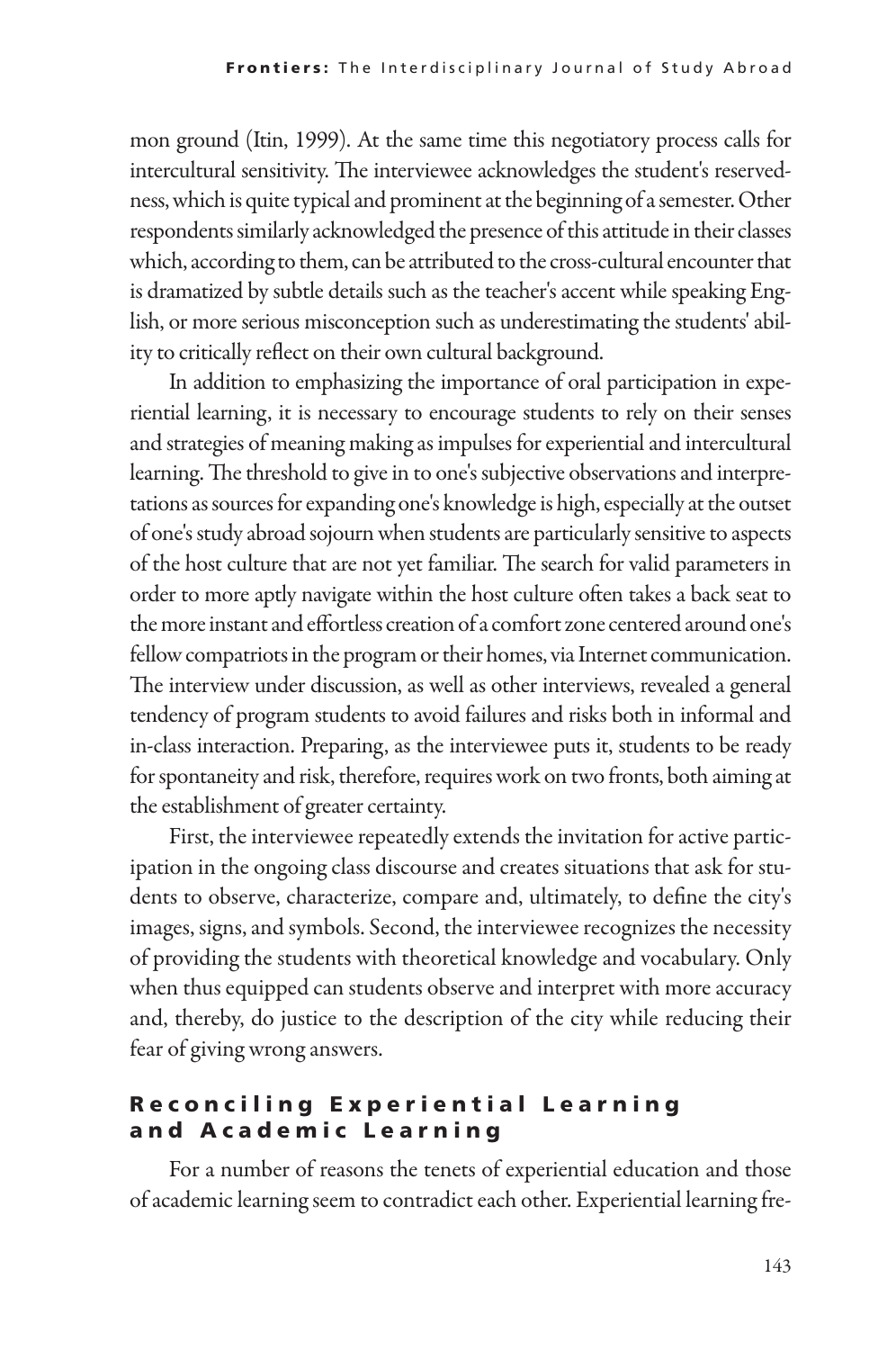quently emerges in progressive education that is associated with adventure and fun. With its stress on the sensory and affective aspects of learning, experiential learning is perceived as forming a somewhat antagonistic relationship with academic learning and certain levels of theoretical reflection. It is not without reason that literature on these two seemingly adverse notions either challenges them, in an attempt to advocate one over the other, or makes a cause for their compatibility (Stavenga de Jong, 2006; Steinberg, 2002).

Theorizing about the city in order to tap into and grasp its complexities is not only necessary to meet academic standards, but also to frame Kolb's so-called cycles of experiential learning. In these cycles students build more informed hypotheses based on reflection on concrete experiences. Asked to explain his use of excursions, the interviewee commented on the strained connection between experiential learning and theoretical reflection:

We have a limited amount of time and we have the city and the city is the star and the object. Of course, a college course needs to be theoretically undergirded, but I try to make this implicit, which means that in the reflection of what one sees, one has to have a theoretical standard. But I think I keep the ball low regarding theoretical discourses and the engagement with different theoretical approaches simply to do justice to the historical and primarily visual object. This is also due to the fact that students come from different academic disciplines. How do they finally benefit from mastering the glass bead game of sign, signifier and signified, if they do not have an overview of the factors that shape a city and that constitute different interests in the city's history? And this is where a different, a historical, maybe even sociological but above all an art-historical moment appears and there is also theory. But this is always, how shall I put it, this theory is always tied to the [visual] objects. I consider these objects as manifests. For example, a graffiti is not only something virtually open to any interpretation. There are indeed conveyed messages. Those can carry a double meaning. They might allow for a certain amount of free interpretation, yet always confined. There is no arbitrariness because everything takes place within certain historical contexts and in certain environments of the city.

This passage presents a way of maneuvering between experiential learn ing and theoretical reflection. The interviewee calls for the selective appli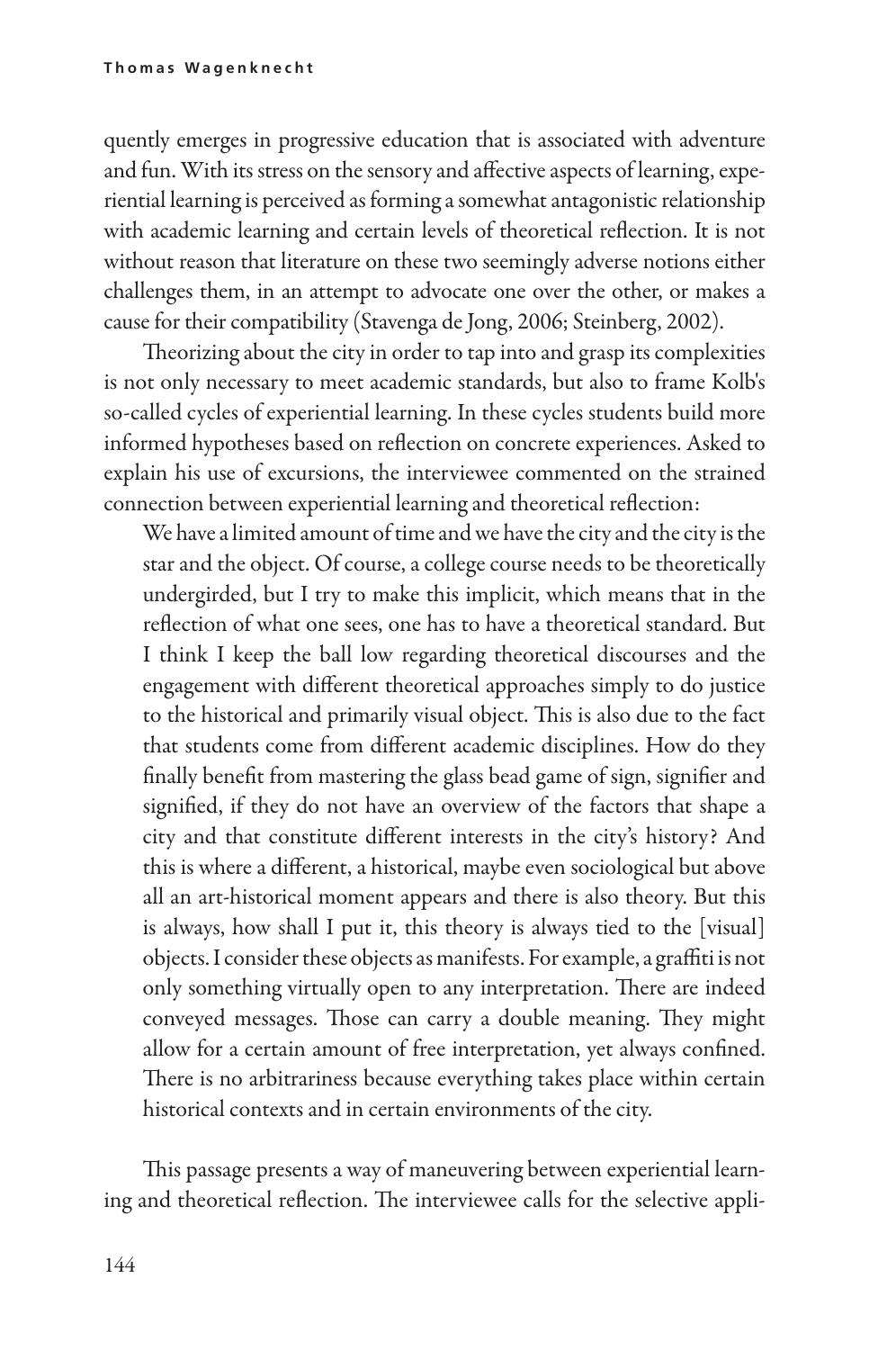cation of theory that is dictated by the respective manifestation and/or constitutive force of that manifestation in the city — graffiti, a squatter, or a public square under surveillance. At the same time, such selective application still allows for, if not even enhances, experiential learning as it adds to the development of a more thorough understanding of the city's physical and functional features.

However, this is not to say that teachers and students can jump right into an intensive analysis of the city from session one. The interviewee repeatedly highlights the importance of preparing situations of experiential learning both in terms of sensitizing students to experiential learning techniques and introducing methods of reading the city's open and hidden meanings. Thus, he spends the first half of the semester in the classroom lecturing, providing knowledge, and preparing for the excursions. To put it in his own words:

[My] approach is to evoke association through images. Not just to look at images, but to create opportunities for comparisons via a multitude of single images which are grouped in blocks. Characterizing, comparing, defining! First of all, you have to provide an input, then complement it with the literature, and then we have the excursions where the students' active role becomes much more prominent. There, you can discuss right away.

The preceding quotes also serve to thwart a common concern that often designates experiential learning as too subjective, too tied to the students' cognitive and emotional responses, and thus, too removed from traditional pedagogical structures to be graded and granted academic credit. Given its subjective nature, experiential learning is sometimes stigmatized as arbitrary. Yet, the interviewee stresses the preparatory phase as a frame for experiential learning within a certain confine, namely, the acquired ability to engage with the city's visual nature and to approach it theoretically.

## Experiential Teaching and Learning in Practice

The following examples of experiential teaching and learning practices have been put to use in courses at the study abroad program under investigation. The goal is to describe their designs and underpinning ideas and to sub-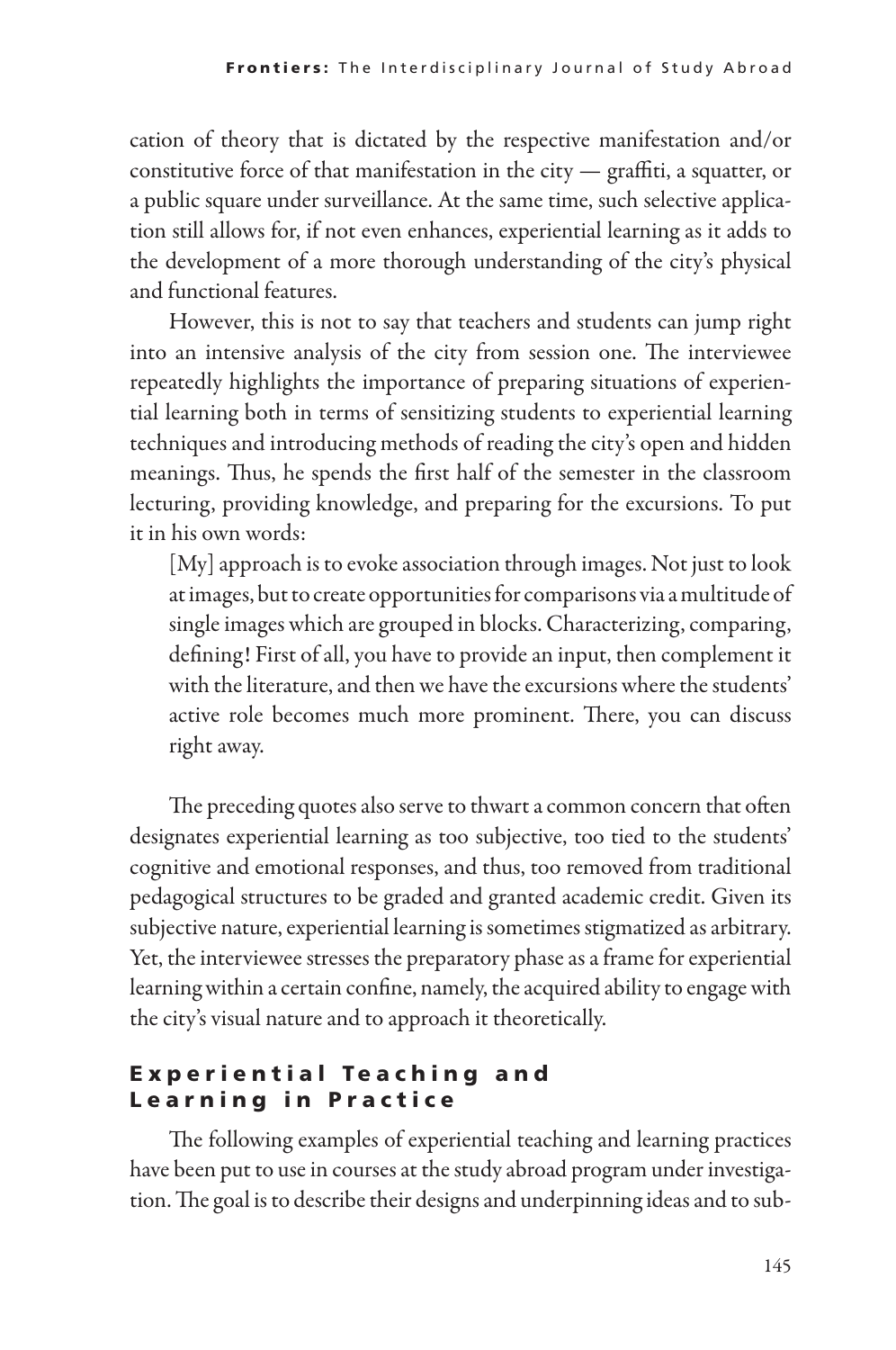### sequently reflect on their effect on experiential and intercultural learning. **Walking Through Two City** N e i g h b o r h o o d s

As mentioned earlier, the interviewee embraces prepared excursions through the city as a way of creating episodes of experiential learning. His excursions take on different formats because they serve different purposes. Yet they share three general characteristics - they follow an interdisciplinary design, try to encourage students to realize the reciprocity between the constitutive forces of history and culture that help to shape the city, and try to deconstruct the notion of urban space as a culturally and socially homogeneous container, in order to acknowledge the internal variety of the city, which is manifested in its neighborhoods (Lefebvre, 1991). For this purpose, nothing is more applicable than having students walk through two neighboring city districts in Berlin. The first has been more recently transformed from a working-class neighborhood into a popular area for tourists and temporarily residing musicians, artists and globetrotters and the second, a traditional immigrant neighborhood. While walking, the students hear languages which are obviously diverse but distinct to the neighborhoods, and they see different but distinct kinds of ethnic food offered on the streets as well as different products displayed on shelves and in window displays that cater to different clienteles. Prior knowledge and/or experience comes into play here. It soon becomes apparent that this is not the transplanted miniature of a Chinatown or a Little Italy as it can be found in America. Though one might conjecture that the students find themselves, then, in a more interspersed model of an immigrant neighborhood, this too is false — at least as it is known from an American contextual perspective. Hypothesis-building starts to set in. Fed by earlier input from teachers about the differences between American and German 19th and 20th century history, and immigrant history in particular, it becomes clear why one can find social housing built in the Bauhaus style of the 1950s and 60s to fill the empty lots left by the bombing of World War II next to Wilhelminian style houses in these sections of the city. One starts to understand how the Neo-Romanesque church in the same street can be regarded as a sign indicating an early wave of immigration of Catholics from Silesia. If one juxtaposes the adjacent Turkish Community Center to this church, the diversity of the city's populace is highlighted and poses questions about the coexistence of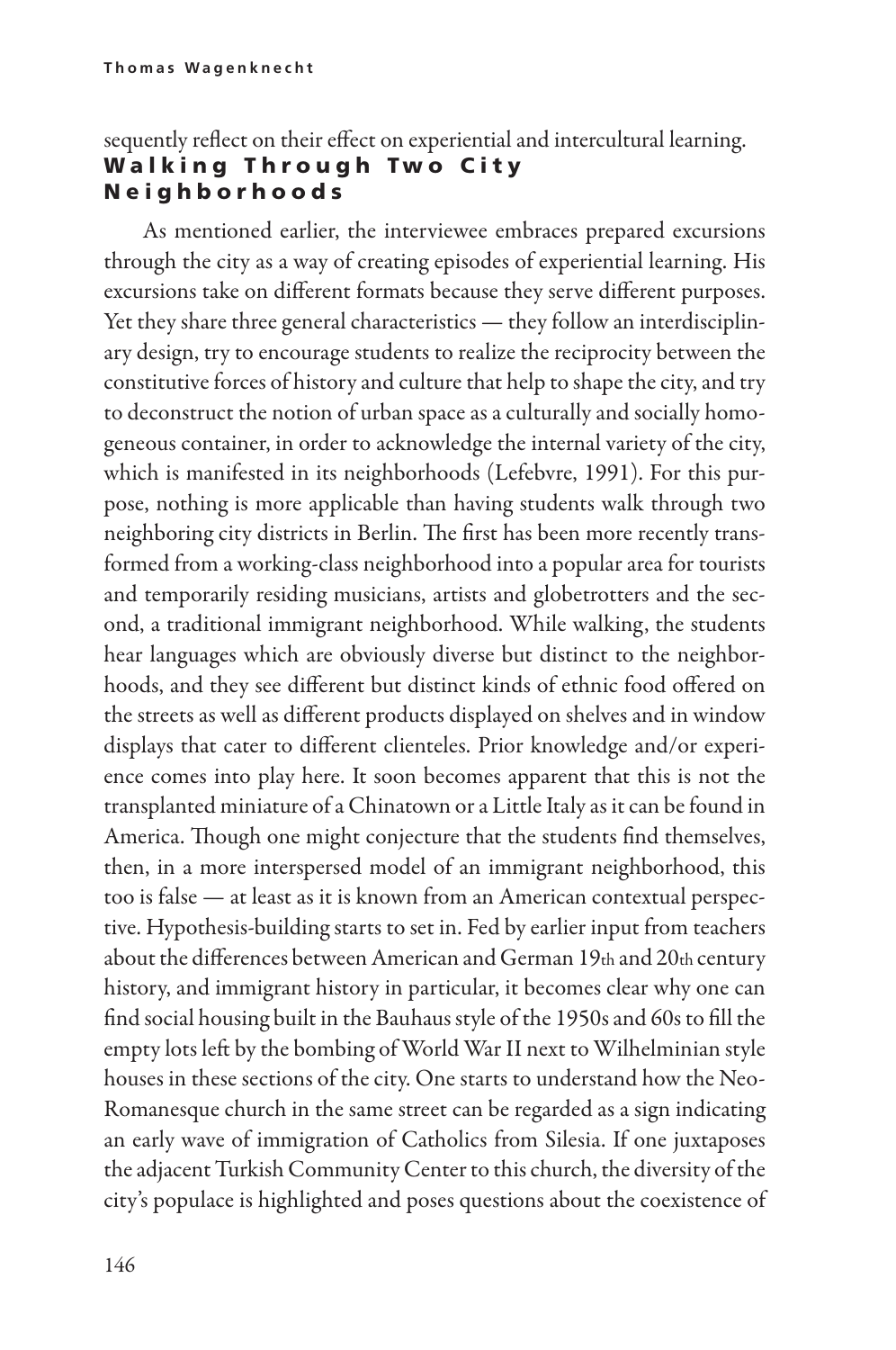city communities.

And what about the neighborhood with musicians, artists, and globetrotters? How is it possible to transfer, apply, and test the hypotheses developed through the engagement with the immigrant neighborhood? Have the demands of tourists, and more recently arrived residents, already left their imprints on this neighborhood? Once students had the chance to scrutinize the dynamics and specifics of a neighborhood, it was possible to extend their analytical capabilities to other parts of the city and to continue further cycles of experiential learning.

One example of such a continued experiential learning cycle occurred when students tried to frame the interplay of the appearance of a city neighborhood and its dwellers in terms of a set of positive correlations and tried to transplant those to other city neighborhoods. Thus, they attributed the concentration of certain retailers and chain stores to the predominance of immigrants in the neighborhood and, additionally, associated the desolate condition of apartment houses and infrastructure with the overwhelmingly Turkish and Arab neighborhood citizenry. However, the fact that other neighborhoods of Berlin with a less dense immigrant population attract the same retailers and chain stores and that neighborhoods with similar demographics as the aforementioned can have much more intact façades and streets, required students to refine or abandon their hypotheses. They realized that it was necessary to accredit more importance to the formative impact of local actors onto their neighborhood as well as to the different degree of success with which they exert that impact.

# S u b w a y H o p p i n g

One frequent explanation provided by teachers when asked why they do not invest more in the ideas of experiential education is the lack of time. To put it in the words of another interviewee:

Finding the right kind of balance between lecture and discussion and field trips is very difficult, if you only have 30 hours to work with. That's the kind of balance that is a real challenge for me because this course could easily be twice as long as it is now. [...] It's an extra challenge that we have, not just to teach material and to find time to discuss it, but also to get them outside to experience the stuff. So time is really a critical factor here, it's a problem. How do you get all these things in? I could teach the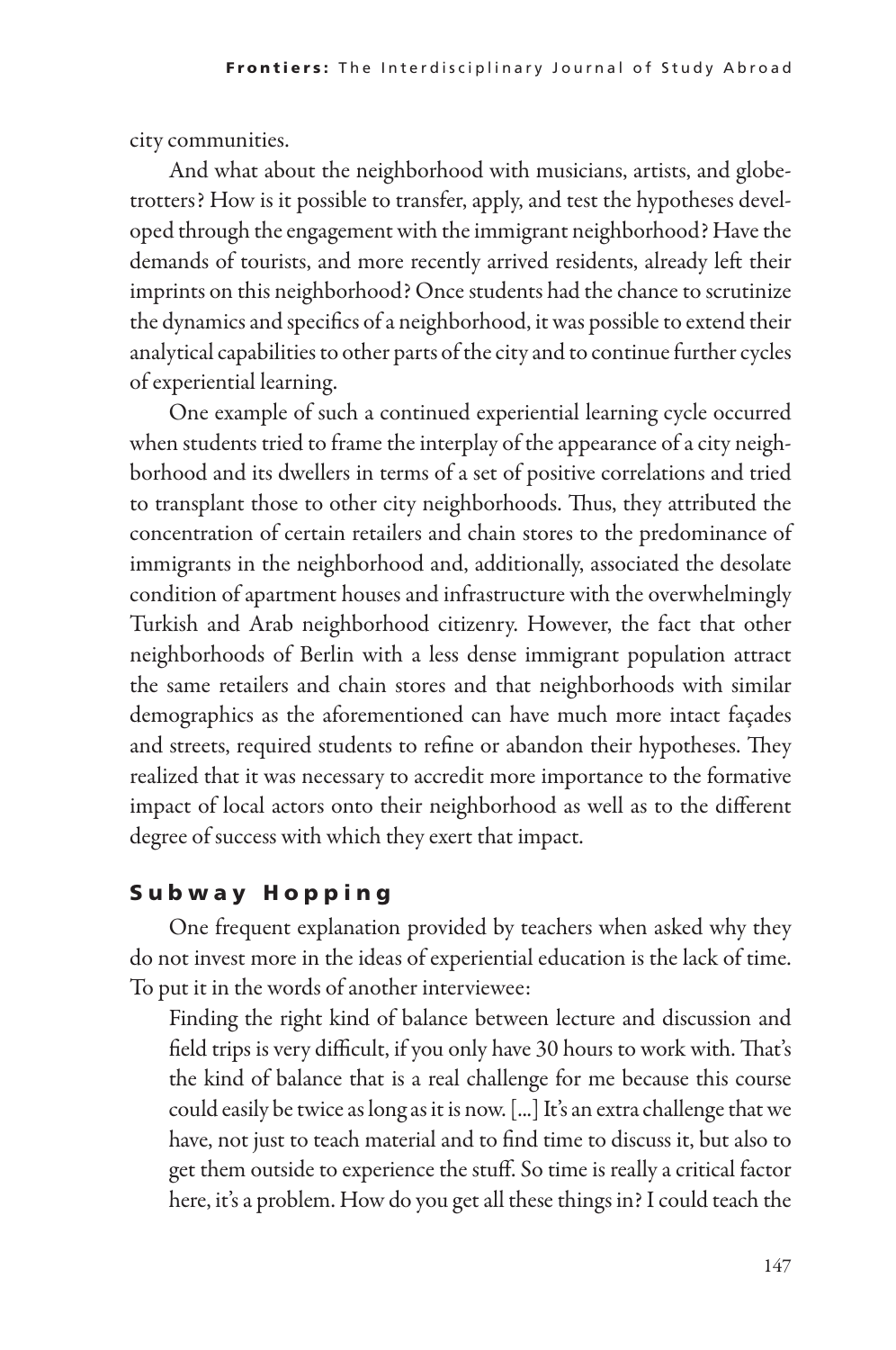course I am doing entirely on the street outside and never give a lecture, or I could do the whole thing in lecture form, or I could teach the whole thing in discussion form. But I need to teach all three, so how do you divide that up? But I definitely believe, and I think it is definitely clear, that if students are coming from Oregon, where they grew up and never left and they finally go abroad and come to a city like Berlin, they should hit the ground running, experience that city, meet its local people ...

The relatively short amount of time available in a study abroad semester seriously hampers one's ability to teach a subject comprehensively. The timeconsuming nature of experiential teaching makes the task even more challenging. Such encounters need to be prepared for, subsequently discussed, and finally evaluated to direct attention to all nodes of the experiential learn ing cycle. Lecturing, discussing, and field trips must be well planned to safeguard positive learning results. This calls for creativity in both the streamlin ing of teaching efforts as well as time management to allow for experiential teaching. Collaboration among teachers in the Berlin program has proven time efficient and allowed some field trips that multiple classes might take to be merged, therefore avoiding the visitation of the same site more than once. Additionally, this contributes to an enriched learning environment where differing perspectives contribute to the experience and discussion. Thus, a collaboration between two teachers has often enriched the learning environment by providing two perspectives.

Another creative approach to solving the problem of time shortage is subway hopping. Subway hopping is used for a city excursion designed to remain within the constraints of a four-hour time slot and to focus on different artistic and architectural periods. Without the use of the subway, the excursion might last a whole day. Berlin's public transportation system is elaborate and generally functions quite well. Subways are one of the oldest means of public transportation in Berlin and the architecture of subway stations reflects many different historical and contemporary styles. Experienc ing the stations first hand is prepared for in a preceding lecture with Power-Point presentations. The teacher additionally uses photos and images printed on boards that he presents on the trains in transit between subway stations. In a way the experience is underway even before the actual experience takes place. This is important because the immediate encounter with the subway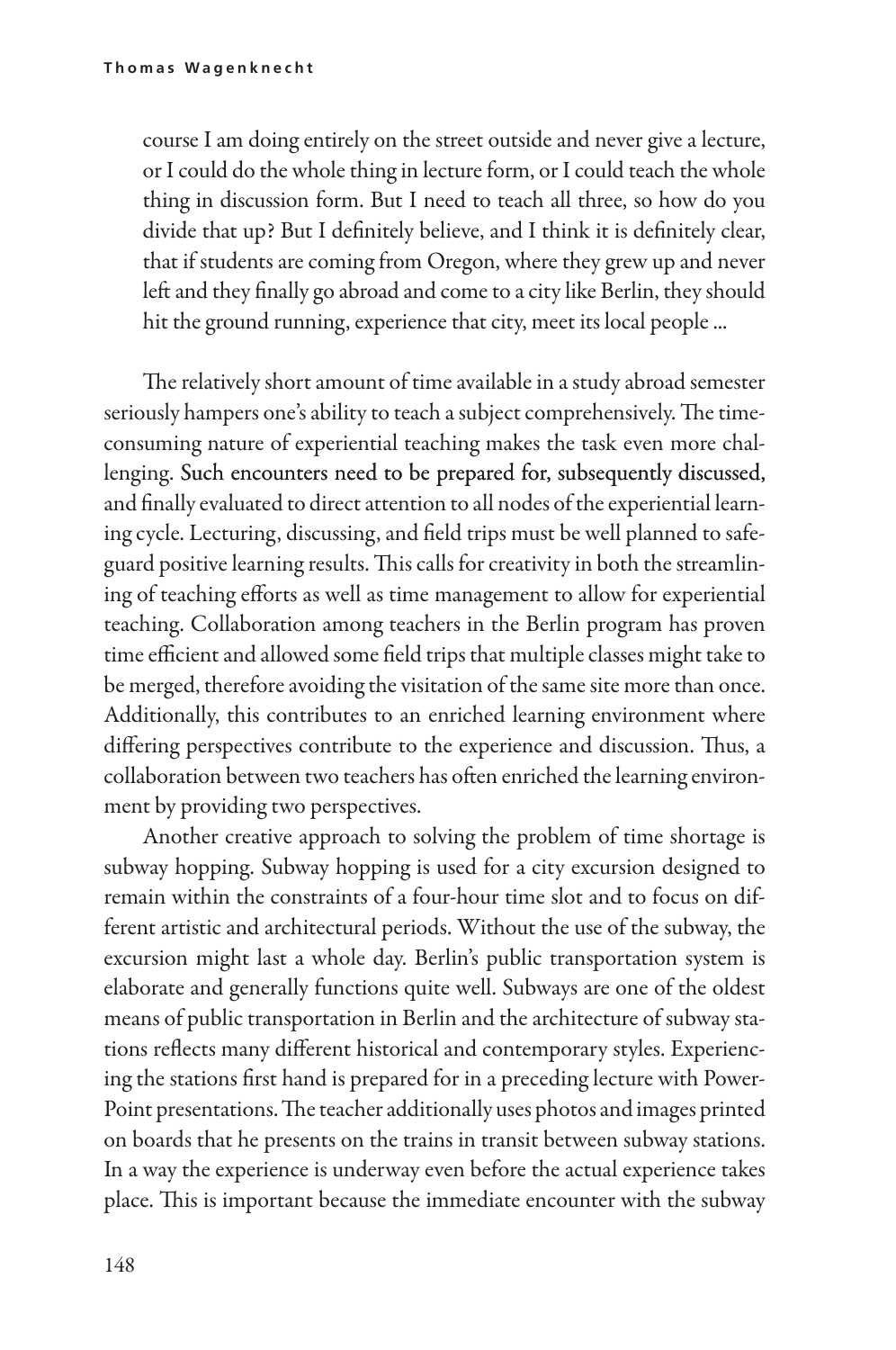stations lasts only between 30 seconds and a couple of minutes depending on whether students have to hop on the same train with which they arrived or switch and hop onto the next line. During this interval students are asked to solely concentrate on the aesthetic quality of the architecture they perceive. What thoughts and emotions does it evoke? The time period is short. But in it, students are called to heighten their perceptiveness.

In transit again, the students can start articulating and discussing their perceptions before they encounter the next object of comparison in the form of another subway stop. During the follow-up in-class session more time is dedicated to a focused discussion of architectural styles and reflections on the experience. The mode of presentation during the subway rides proves to be worthwhile for students as they gain confidence when it comes to identifying stylistic devices of a certain architectural period. When asked to speculate on why students can better retain content after having been exposed to this experiential teaching method, the interviewee suggested that it might be related to the customary and conditioned ways in which young people engage with video and Internet. The instant and accelerated access to images and information provided by those sources might cater to the fact that the subway hopping does not cause sensory overload but instead is attuned to the students' mode and rate of sensory input. In that sense, the discussed experiential teaching method would not only cater to an exposure to and a reflection on a direct experience, but also to accustomed modes of learning. Likewise, the increased consumption of time often associated with the ability to thoroughly reflect on a subject matter becomes more relative when the process of reflecting on a subject matter is postponed. The various modes of approaching a content — sketchily and condensed as during the subway hopping as well as comprehensive and refined in a classroom discussion or response paper — can enrich the reflection and help it become more nuanced.

# The Rap Workshop

A workshop on rap is part of a course dealing with the impact of pop culture on the modern metropolis. As an event to which the teacher invites a local rapper and producer to talk about his art and to exhibit samples of his music, the workshop incorporates many of the ideas of experiential education. It highlights the transactional element between the rapper and teacher as one unit and the students as the other. The rapper's stories about Berlin's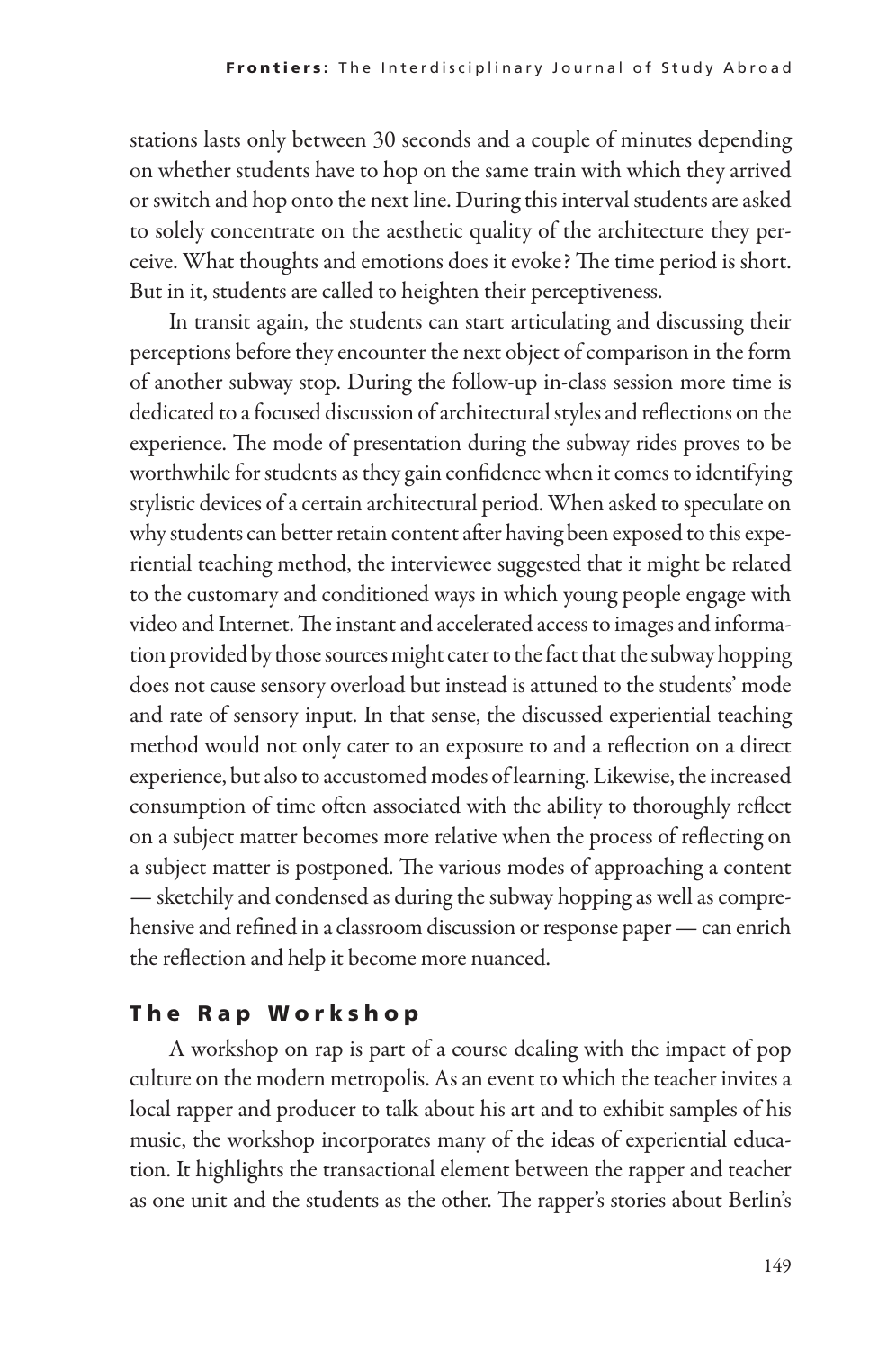rap and hip hop scene reflect how this musical and cultural genre was inspired by American rap artists and how it emulated these role models before it developed into something of its own. The intercultural learning first takes place on a cognitive level in that students come to understand the similarities and differences between American and German rap. Although topics discussed in lyrics might differ, and the English lexicon and syntax lend themselves better to rhymes and neologisms, rap in both countries continues to convey the performer's messages in cleverly rhymed choruses and stanzas.

Subsequently, students are asked to write raps. Although rap is an artistic impression that has its origins in a specific American social and cultural context, today it is part of the American pop culture and experiential repertoire of teenagers and people in their twenties. For pedagogical purposes, dealing with rap is conducive to experiential learning because students already can identify with rap or, at least, relate to the art form. Not only can they fall back on prior knowledge of what rap lyrics are supposed to be like, students also become emotionally invested in learning when they articulate experiences and thoughts in written raps in either English or broken German. The transactional learning between teacher, rapper, and student becomes prominent when students, assisted by the technical equipment of the rapper, perform their raps and reflect on what inspired them. More often than not, this turns out to be something related to the study abroad sojourn, which tends to be the overarching experience already occupying their minds. Often, this leads to broader reflections on Berlin's music scenes and relates those to observations and experiences they have had on field trips to Paris and St. Petersburg.

The rap experience forms new knowledge, provides clues for the teacher on how to refine his experiential teaching and encourages further experimentation with the art form. The invited rapper has repeatedly expressed his admiration for the ease and eloquence with which the American students catch on to his stimuli. This ties in with the teacher's observation that this workshop helps overcome the difficulty of engaging students in a more conscious reflection on their own cultural background. The implicitness of understanding American pop culture obstructs a closer examination, for example, of the Americanization of European cultures. It seems, however, that once reflection is embedded into a familiar context, more distinguished results can be achieved for experiential learning. In this sense, the rap workshop demonstrates how experiential education can mediate the intercultural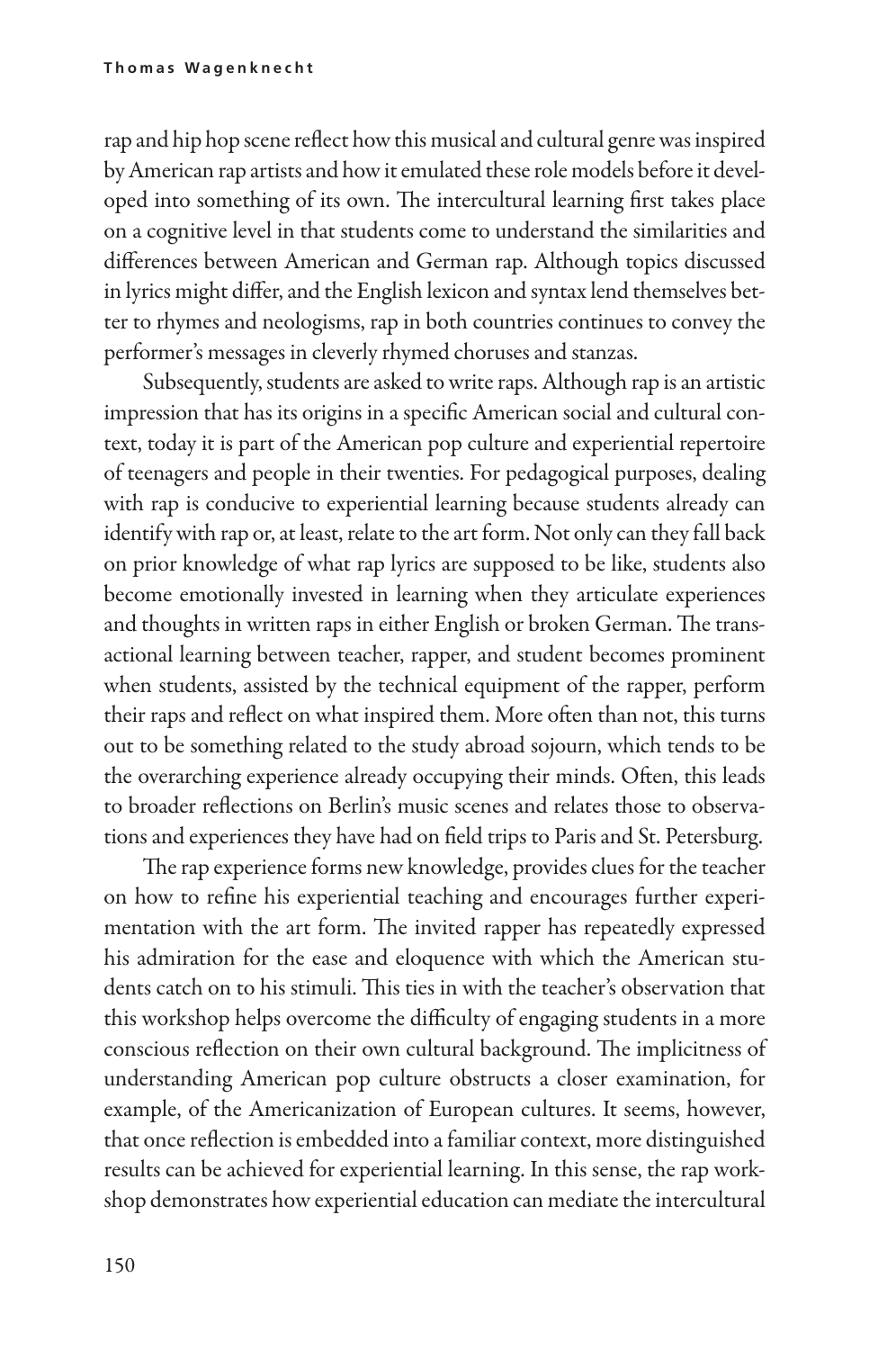and conceptual differences among the actors involved in its process.

#### C o n c l u s i o n

Cities offer a wide and not yet fully explored range of opportunities for thinking about experiential education and creating situations of experiential learning. The transactional model of experiential education does not invalidate the model of experiential learning. On the contrary, the transactional model enriches our perspective as it draws our attention to the city as a learning object and a learning environment. Also highlighted in the preceding discussion are the intercultural dynamics of its mediation in experiential teaching and learn ing. The relationships of the actors involved in experiential education and their respective dispositions toward one another and the city, as the object of their negotiations, is complex. Continued conceptualization will be advantageous in further studies. As it has been shown in the interview analysis, implement ing the tenets of experiential education theory in practice poses a number of challenges. Students need to be prepared and trained for this mode of learning. It takes effort to reconcile direct experience with more abstract learning. The overall conditions of teaching under time constraints and overloaded program schedules are not always conducive to experiential education.

However, the discussion of the practices in this article provides further thought on how to effectively incorporate components of experiential learn ing into the teaching of a city. They inspire new ways of handling the challenges involved in experiential learning in the city. These include preparing students for experiential learning by cultivating their analytical and comparative capabilities, undertaking experiential learning within shorter but focused periods of time within alternative learning environments, and managing the level of abstraction within which experiential learning occurs.

The overall response to experiential teaching among those interviewed for this research was positive. Some teachers admitted that they should probably make use of it more often than they do. When asked to elaborate on this hesitation, explanations included the increased effort involved in designing experiential teaching, the interdisciplinary approach that requires further expertise, and the view that experiential learning might be reconcilable with "academic" teaching, but still takes time away from it. Nevertheless, it is my contention that despite certain obstacles, it is still possible to include some aspects of experiential education, for example, by providing for experientially rich learning environments in general, and by reflecting more consciously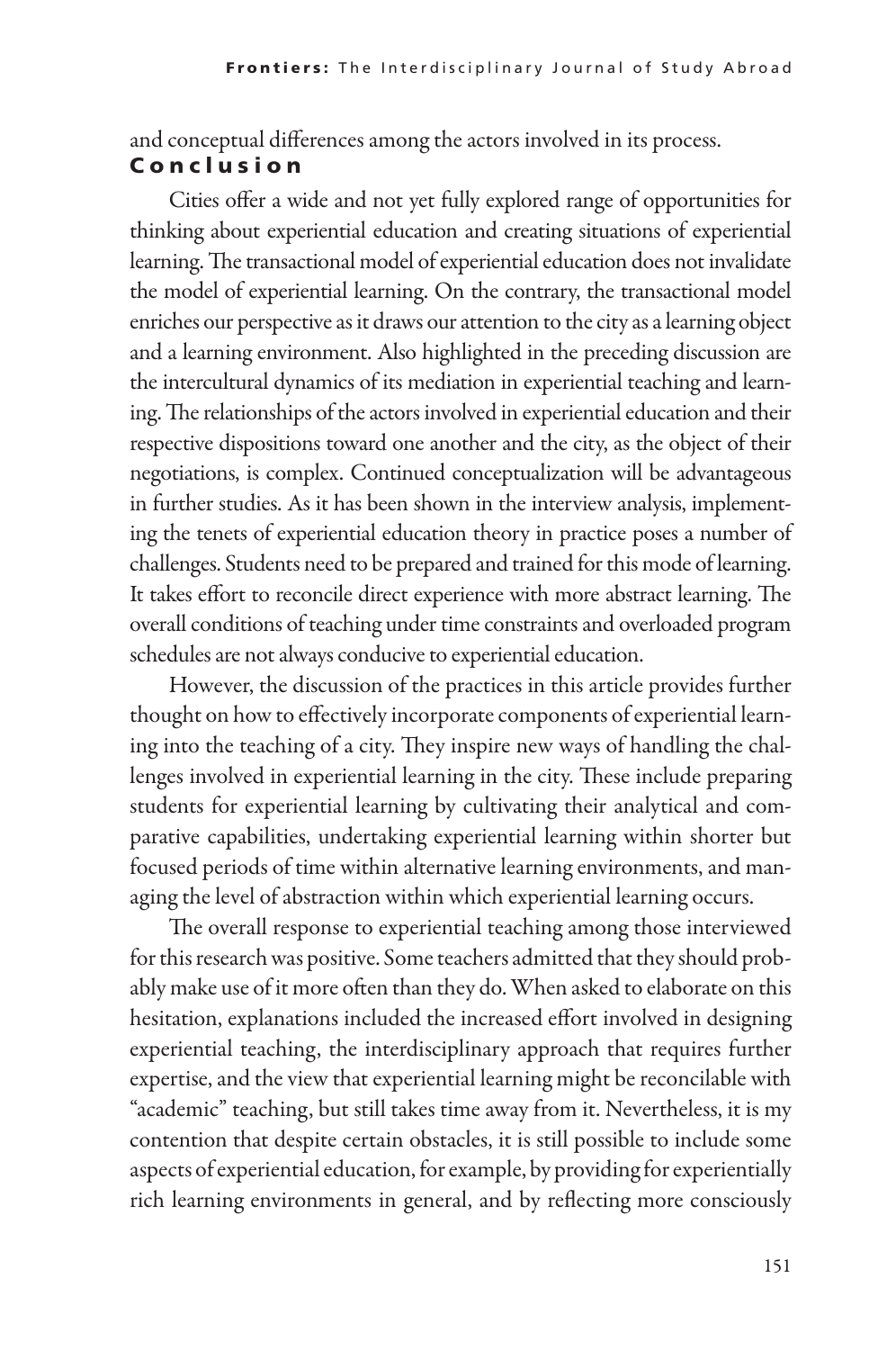on the intercultural dynamic of the teacher-student relationship. The city's capacity for teaching practices that embrace experiential education has not been exhausted, and calls for more experimentation. It might be possible that the lessons derived from such experimentation will vindicate the use of experience in learning and silence its skeptics.

The usefulness of evaluating the effects of experiential teaching will always remain limited in its significance unless the effectiveness of experiential learn ing for students is addressed. Hence, further research on students' learning outcomes is needed in order to enhance the effectiveness of experiential teaching and learning together under the roof of experiential education. In the context of teaching and learning about the city, this translates to more theoretically buttressed insights into the effects of the city on students, both as their study abroad environment, and as the object of experiential education.

#### R e f e r e n c e s

- Brenna, Shannon and Kenneth Cushner (2007). *Intercultural Student Teaching — a Bridge to Global Competence*. Lanham, MD: Rowman & Littlefield Education.
- Cushner, Kenneth (2004).*Beyond Tourism: A Practical Guide to Meaningful Educational Travel.* Lanham, MD: Rowman & Littlefield Education.
- Helfferich, Cornelia (2009). *Die Qualität qualitativer Daten.* 3rd ed., Wiesbaden: Verlag für Sozialwissenschaften.
- Itin, Christian M. (1999). Reasserting the Philosophy of Experiential Education as a Vehicle for Change in the 21st Century. *The Journal of Experiential Education.* 22(2), 91–98.
- Kolb, David (1984). *Experiential Learning as the Science of Learning and Development.* Englewood Cliffs, NJ: Prentice Hall.
- Kolb, David, et.al. "Experiential Learning Theory: Previous Research and New Directions." *Perspectives on cognitive, learning, and thinking styles.*  Ed. R.J. Sternberg; J.F. Zhang. NJ: Lawrence Erlbaum, 2000.
- Lefebvre, Henri transl. by D. Nicholson-Smith (1991). *The Production of Space.* Oxford: Blackwell Publishing.
- Lutterman-Aguilar, A. and Orval Gingerich. "Experiential Pedagogy for Study Abroad: Educating for Global Citizenship." *Frontiers: The Interdisciplinary Journal of Study Abroad* VIII (2002): 207–229.
- Parker, Simon (2004). *Urban Theory and the Urban Experience*. London: